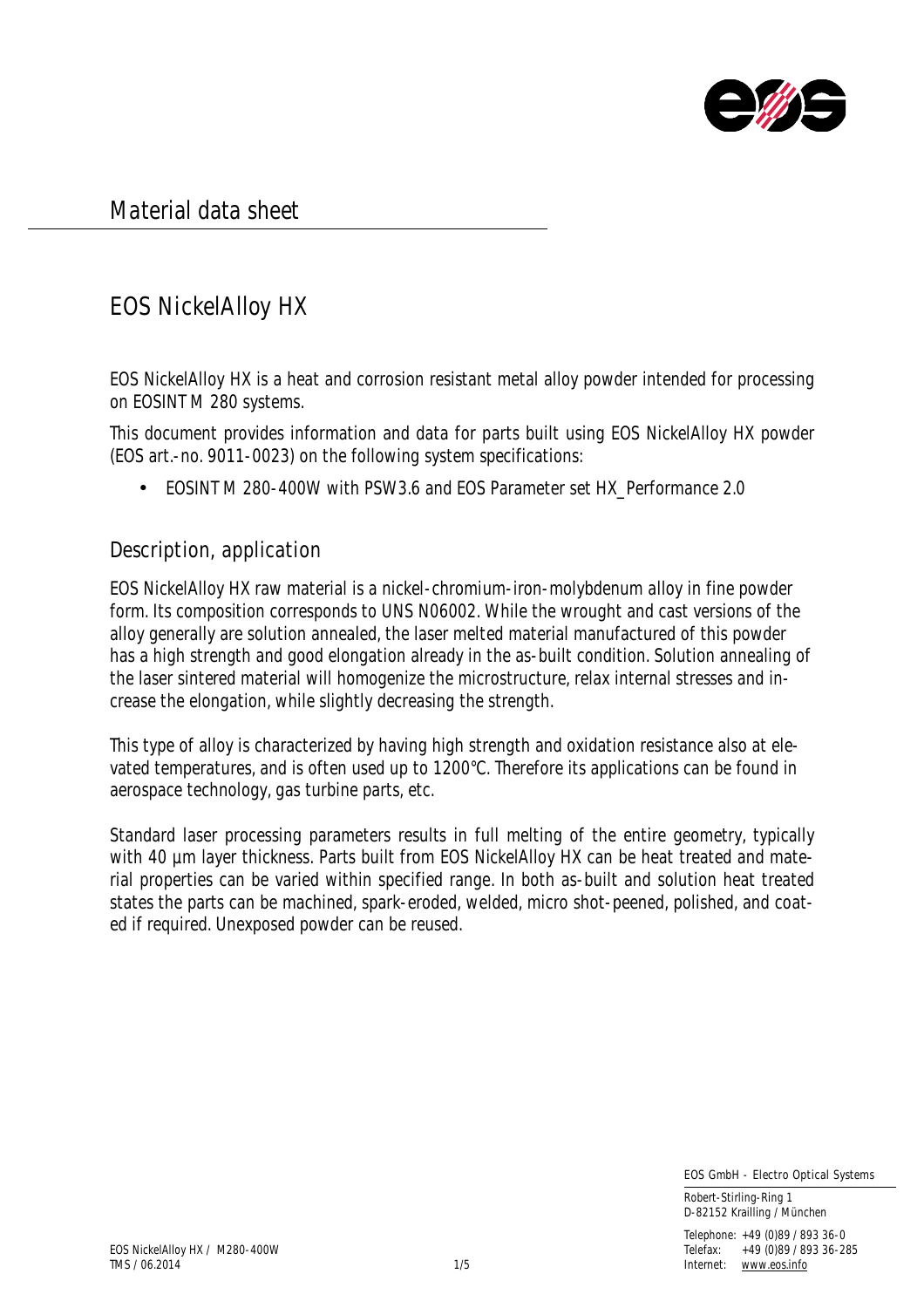

### Technical data

General process data

|                                              | <b>EOS NickelAlloy HX</b>                                                                                        |
|----------------------------------------------|------------------------------------------------------------------------------------------------------------------|
| Typical achievable part accuracy [1]         |                                                                                                                  |
| - small parts                                | approx. $\pm 50 - 80$ µm<br>$(\pm 0.0020 - 0.0031$ inch)                                                         |
| - large parts                                | approx. $\pm$ 0.2 %                                                                                              |
| Min. wall thickness [2]                      | typ. 0.4 - 0.5 mm<br>$(0.016 - 0.020$ inch)                                                                      |
| Layer thickness                              | $40 \mu m$                                                                                                       |
| Surface roughness [3]                        |                                                                                                                  |
| - after shot-peening (horizontal / vertical) | $R_a$ 3 – 6.5 µm, $R_z$ 10 - 30 µm<br>$R_a$ 0.12 – 0.25 x 10 $-3$ inch,<br>$R_z$ 0.39 – 1.18 x 10 $\cdot$ 3 inch |
| - after polishing                            | $R_z$ up to $< 0.5$ µm<br>$R_z$ up to $< 0.02$ x 10 $^{-3}$ inch<br>(can be very finely polished)                |
| Volume rate [4]                              | 4.2 mm <sup>3</sup> /s (15.2 cm <sup>3</sup> /h)<br>$0.93$ in <sup>3</sup> /h                                    |

[1] Based on users' experience of dimensional accuracy for typical geometries, e.g.  $\pm$  50 µm when parameters can be optimized for a certain class of parts or  $\pm$  80 µm when building a new kind of geometry for the first time. Part accuracy is subject to appropriate data preparation and postprocessing.

[2] Mechanical stability is dependent on geometry (wall height etc.) and application

[3] Due to the layerwise building, the surface structure depends strongly on the orientation of the surface, for example sloping and curved surfaces exhibit a stair-step effect. The values also depend on the measurement method used. The values quoted here given an indication of what can be expected for horizontal (up-facing) or vertical surfaces.

[4] Volume rate is a measure of build speed during laser exposure. The total build speed depends on the average volume rate, the recoating time (related to the number of layers) and other factors such as DMLS-Start settings.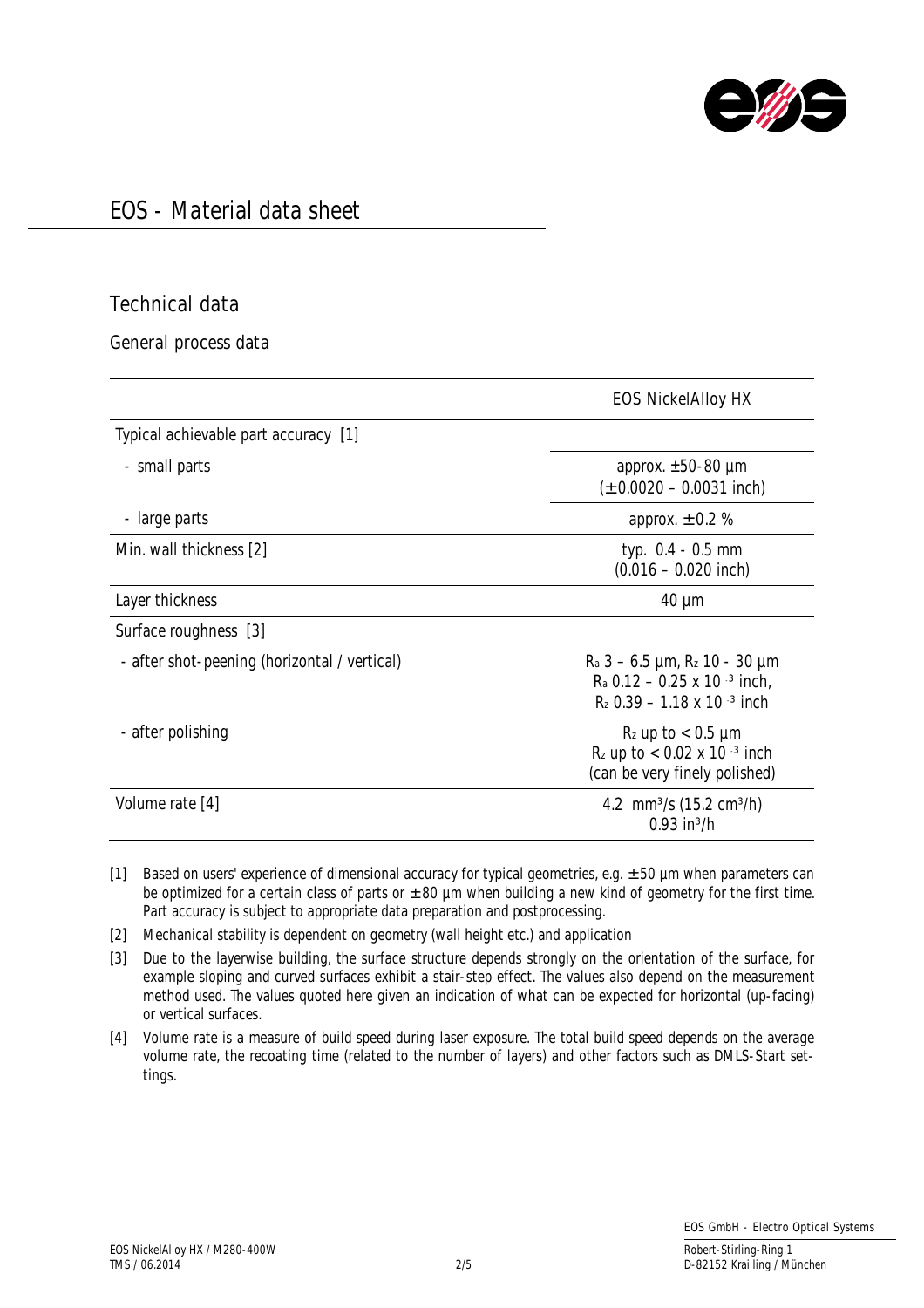

### Physical and chemical properties of parts

| Material composition                      | <b>EOS NickelAlloy HX</b>                       |         |        |
|-------------------------------------------|-------------------------------------------------|---------|--------|
|                                           | Element                                         | Min     | Max    |
|                                           | Ni                                              | balance |        |
|                                           | Cr                                              | 20.5    | 23.0   |
|                                           | Fe                                              | 17.0    | 20.0   |
|                                           | Mo                                              | 8.0     | 10.0   |
|                                           | W                                               | 0.2     | 1.0    |
|                                           | Co                                              | 0.5     | 2.5    |
|                                           | $\mathcal{C}$                                   | --      | 0.1    |
|                                           | Si                                              | $- -$   | 1.0    |
|                                           | Mn                                              |         | 1.0    |
|                                           | $\mathsf S$                                     |         | 0.03   |
|                                           | P                                               |         | 0.04   |
|                                           | B                                               |         | 0.01   |
|                                           | Se                                              |         | 0.0050 |
|                                           | Cu                                              |         | 0.5    |
|                                           | Al                                              |         | 0.5    |
|                                           | Ti                                              |         | 0.15   |
| Relative density with standard parameters | approx. 100 %                                   |         |        |
| Density with standard parameters          | min. 8.2 g/cm3<br>min. 0.296 lb/in <sup>3</sup> |         |        |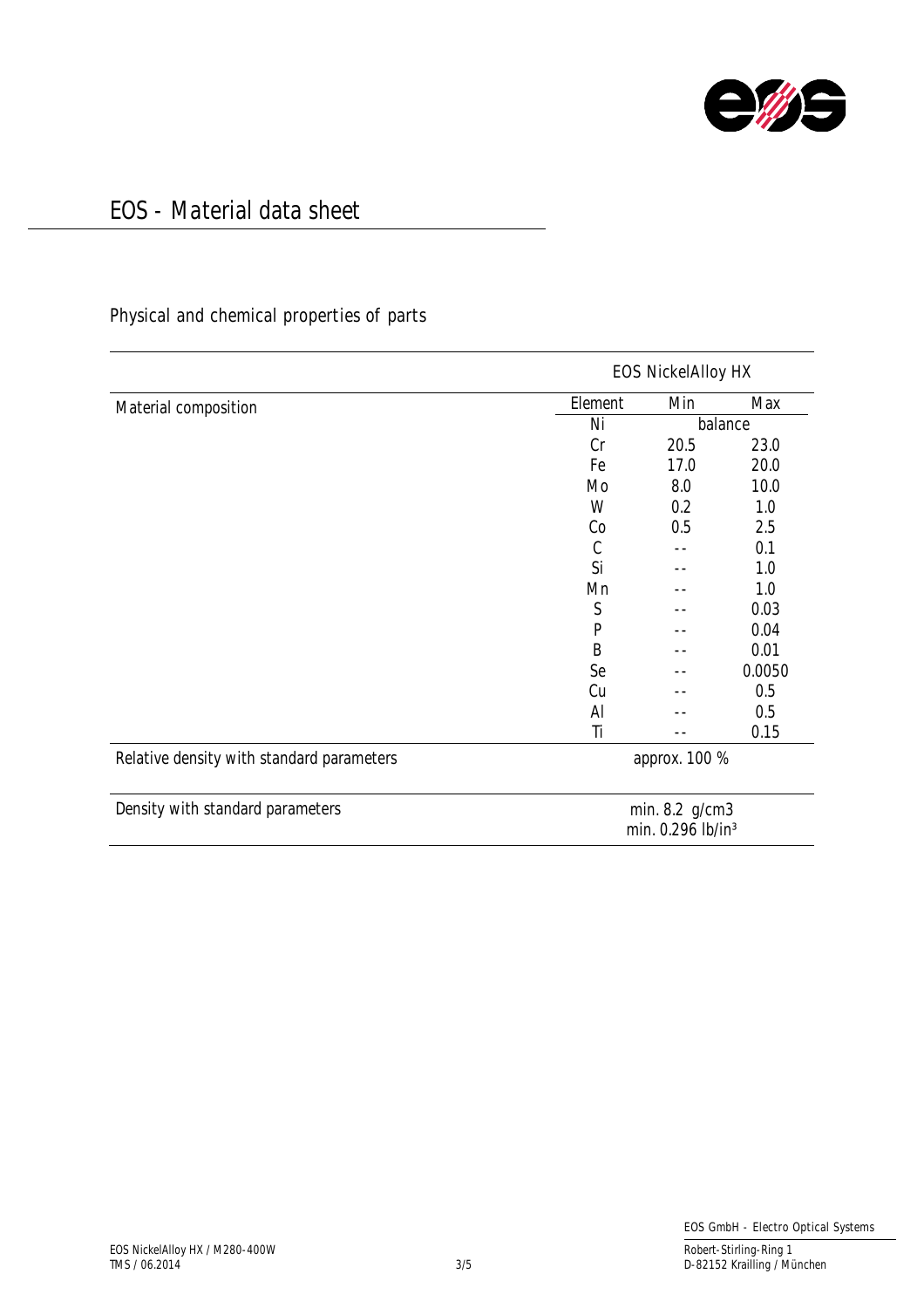

### Mechanical properties of parts (at room temperature)

|                                | As built              |
|--------------------------------|-----------------------|
| Ultimate tensile strength [5]  |                       |
| - in horizontal direction (XY) | typ. $820 \pm 50$ MPa |
| - in vertical direction (Z)    | typ. 675 ±50 MPa      |
| Yield strength, Rp0.2% [5]     |                       |
| - in horizontal direction (XY) | typ. $630 \pm 50$ MPa |
| - in vertical direction (Z)    | typ. 545 $\pm$ 50 MPa |
| Young's modulus [5]            |                       |
| - in horizontal direction (XY) | typ. 195 ±20 GPa      |
| - in vertical direction (Z)    | typ. 175±20 GPa       |
| Elongation at break [5]        |                       |
| - in horizontal direction (XY) | typ. 27 $\pm 8$ %     |
| - in vertical direction (Z)    | typ. 39 $\pm$ 8 %     |

[5] Tensile testing according to ISO 6892-1:2009 (B) Annex D, proportional test pieces, diameter of the neck area 5 mm (0.2 inch), original gauge length 25 mm (1 inch).

#### Abbreviations

| typ.    | typical       |
|---------|---------------|
| min.    | minimum       |
| approx. | approximately |
| wt      | weight        |